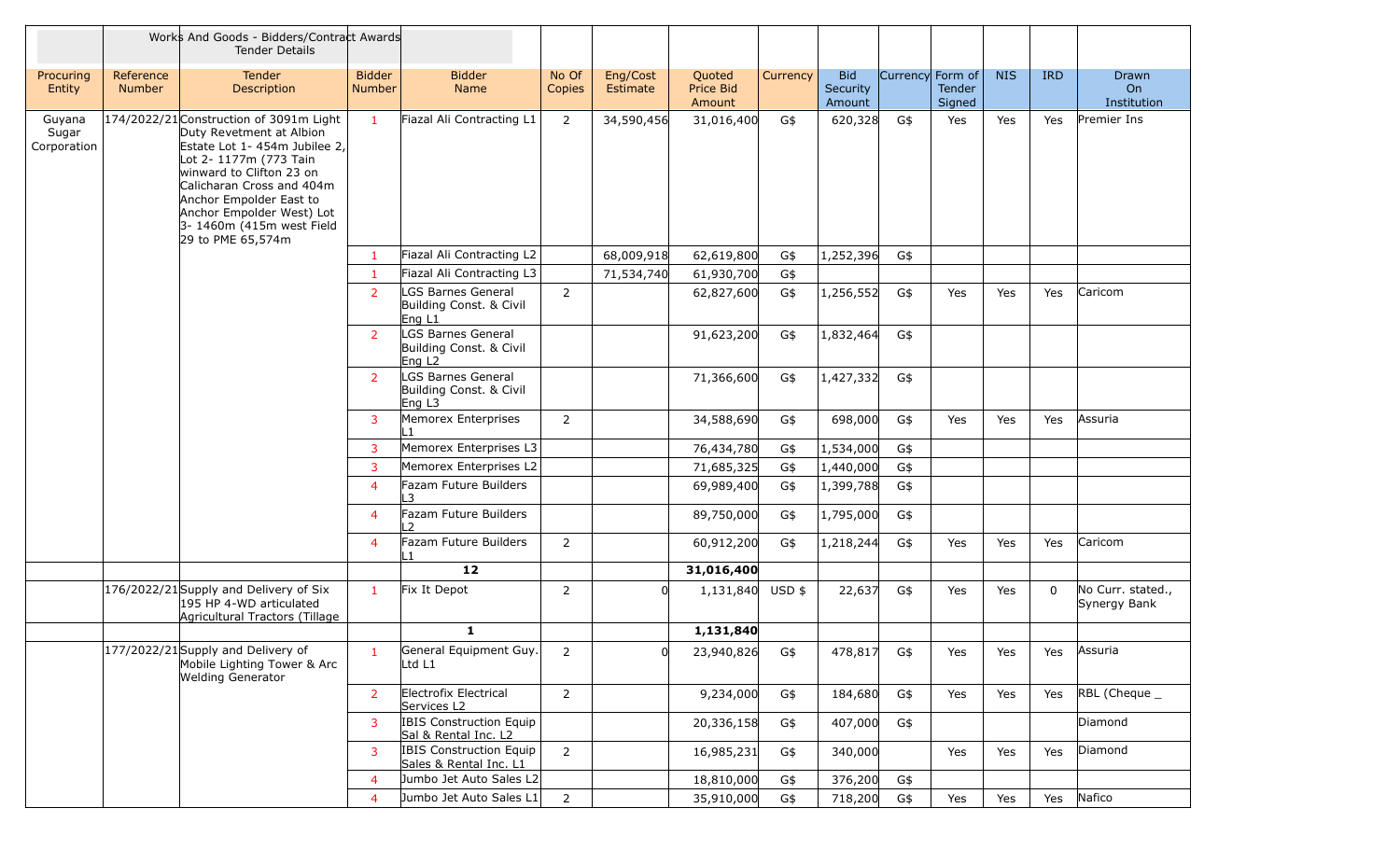|                     |                            | Works And Goods - Bidders/Contract Awards<br><b>Tender Details</b>                               |                                |                                  |                 |                      |                               |                 |                                  |     |                                             |            |            |                            |
|---------------------|----------------------------|--------------------------------------------------------------------------------------------------|--------------------------------|----------------------------------|-----------------|----------------------|-------------------------------|-----------------|----------------------------------|-----|---------------------------------------------|------------|------------|----------------------------|
| Procuring<br>Entity | Reference<br><b>Number</b> | <b>Tender</b><br>Description                                                                     | <b>Bidder</b><br><b>Number</b> | <b>Bidder</b><br><b>Name</b>     | No Of<br>Copies | Eng/Cost<br>Estimate | Quoted<br>Price Bid<br>Amount | <b>Currency</b> | <b>Bid</b><br>Security<br>Amount |     | Currency Form of<br><b>Tender</b><br>Signed | <b>NIS</b> | <b>IRD</b> | Drawn<br>On<br>Institution |
|                     | 177/2022/21                |                                                                                                  | 5                              | Guyana Tractor &<br>Equipment L2 |                 |                      | 20,975,400                    | G\$             |                                  |     |                                             |            |            |                            |
|                     |                            |                                                                                                  | 5.                             | Guyana Tractor &<br>Equipment L1 | $\overline{2}$  |                      | 48,144,600                    | G\$             | 245,800                          | G\$ | Yes                                         | Yes        | Yes        | Caricom                    |
|                     |                            |                                                                                                  | 6                              | Farm Supplies Ltd L1             | $\overline{2}$  |                      | 15,820,000                    | G\$             | 316,400                          | G\$ | Yes                                         | Yes        | Yes        | Assuria                    |
|                     |                            |                                                                                                  |                                | General Marine Co. L1            | $\overline{2}$  |                      | 24,067,469                    | G\$             | 481,349                          | G\$ | Yes                                         | Yes        | Yes        | Premier Ins                |
|                     |                            |                                                                                                  |                                | 10                               |                 |                      | 9,234,000                     |                 |                                  |     |                                             |            |            |                            |
|                     |                            | 178/2022/21 Supply and delivery of Eight<br>Trailing Harrow (16-32)<br>Heavy Duty Trailed Offset |                                | Farm Supplies Ltd                | $\overline{2}$  |                      | 48,000,000                    | G\$             | 960,000                          | G\$ | Yes                                         | Yes        | Yes        | Assuria                    |
|                     |                            |                                                                                                  | $\overline{2}$                 | General Equipment Guy.<br>.td    | $\overline{2}$  |                      | 51,400,000                    | G\$             | 1,028,000                        | G\$ | Yes                                         | Yes        | Yes        | Assuria                    |
|                     |                            |                                                                                                  |                                | $\mathbf{2}$                     |                 |                      | 48,000,000                    |                 |                                  |     |                                             |            |            |                            |
|                     |                            |                                                                                                  |                                |                                  |                 |                      |                               |                 |                                  |     |                                             |            |            |                            |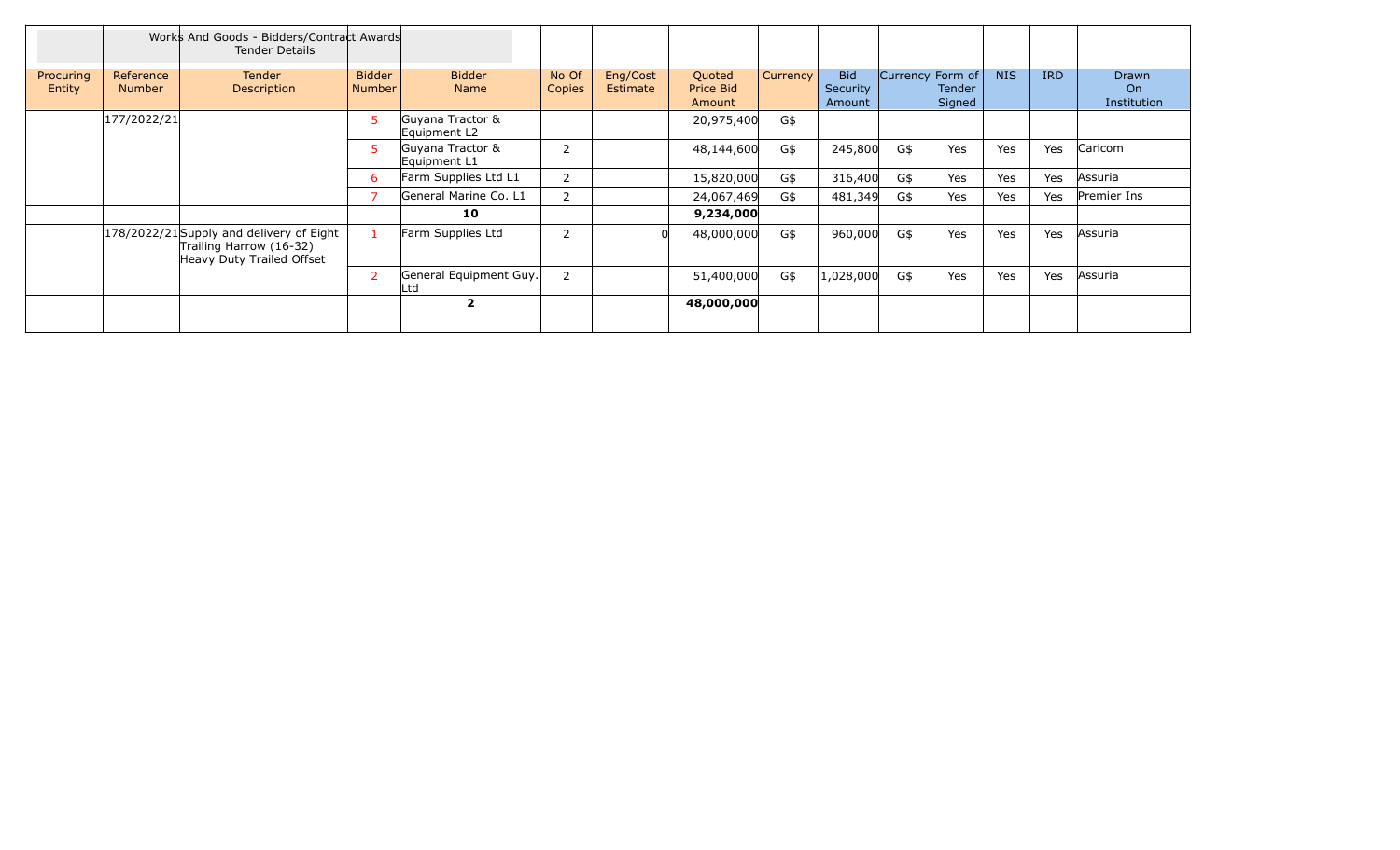|                                                              |                            | Works And Goods - Bidders/Contract Awards<br><b>Tender Details</b>                       |                         |                                                     |                 |                      |                               |          |                                  |     |                                      |            |            |                            |
|--------------------------------------------------------------|----------------------------|------------------------------------------------------------------------------------------|-------------------------|-----------------------------------------------------|-----------------|----------------------|-------------------------------|----------|----------------------------------|-----|--------------------------------------|------------|------------|----------------------------|
| Procuring<br>Entity                                          | Reference<br><b>Number</b> | <b>Tender</b><br>Description                                                             | <b>Bidder</b><br>Number | <b>Bidder</b><br><b>Name</b>                        | No Of<br>Copies | Eng/Cost<br>Estimate | Quoted<br>Price Bid<br>Amount | Currency | <b>Bid</b><br>Security<br>Amount |     | Currency Form of<br>Tender<br>Signed | <b>NIS</b> | <b>IRD</b> | Drawn<br>On<br>Institution |
| Ministry of<br>Labour                                        |                            | 03/2022/38 Extension of Labour<br>Occupational Safety and<br>Health Department Buildings | $\mathbf{1}$            | Caribbean Const.<br>Consul. & Int'l Supplies<br>Inc | 3               | 33,775,150           | 36,314,203                    | G\$      | 675,503                          | G\$ | Yes                                  | Yes        | Yes        | Assuria                    |
|                                                              |                            |                                                                                          | 2                       | Emeralds Gen. Cont. &<br><b>Distributors</b>        | 3               |                      | 35,037,550                    | G\$      | 700,751                          | G\$ | Yes                                  | Yes        | Yes        | Caricom                    |
|                                                              |                            |                                                                                          | 3                       | <b>BM Property</b><br>Investments Inc               | $\mathbf{0}$    |                      | 29,821,754                    | G\$      | 600,000                          | G\$ | Yes                                  | Yes        | Yes        | Caricom                    |
|                                                              |                            |                                                                                          | $\overline{4}$          | Ivor Allen                                          | $\overline{2}$  |                      | 53,818,250                    | G\$      | 1,058,400                        | G\$ | Yes                                  | Yes        | Yes        | Assuria                    |
|                                                              |                            |                                                                                          | 5                       | R. Ramnauth Build. &<br>Gen. Const. Ser.            | $\Omega$        |                      | 32,491,510                    | G\$      | 650,000                          | G\$ | Yes                                  | Yes        | Yes        | Premier Ins                |
|                                                              |                            |                                                                                          | 6                       | Romano Builders                                     | $\overline{2}$  |                      | 38,585,930                    | G\$      | 780,000                          | G\$ | Yes                                  | Yes        | Yes        | Nafico                     |
|                                                              |                            |                                                                                          | $\overline{7}$          | JR Engineering<br>Solutions                         | $\overline{2}$  |                      | 32,632,430                    | G\$      | 654,000                          | G\$ | Yes                                  | Yes        | Yes        | Diamond                    |
|                                                              |                            |                                                                                          | 8                       | Elite Construction                                  | $\overline{2}$  |                      | 32,909,270                    | G\$      | 658,185                          | G\$ | Yes                                  | Yes        | Yes        | Assuria                    |
|                                                              |                            |                                                                                          | 9                       | Andrea Howard Const.<br>Services                    | $\mathbf{1}$    |                      | 61,059,854                    | G\$      | 1,300,000                        | G\$ | Yes                                  | Yes        | Yes        | Diamond                    |
|                                                              |                            |                                                                                          |                         | 9                                                   |                 |                      | 29,821,754                    |          |                                  |     |                                      |            |            |                            |
|                                                              |                            | 04/2022/38 Construction of External<br>Shed and Installation of Back<br> up              | $\mathbf{1}$            | <b>ACL Construction</b><br>Guyana                   | $\overline{2}$  | 15,984,940           | 13,918,560                    | G\$      | 278,310                          | G\$ | Yes                                  | Yes        | Yes        | Nafico                     |
|                                                              |                            |                                                                                          | 2                       | R. Ramdial Const.<br>Services                       | $\overline{2}$  |                      | 13,614,750                    | G\$      | 272,295                          | G\$ | Yes                                  | Yes        | Yes        | Caricom                    |
|                                                              |                            |                                                                                          | 3                       | DR Engineering                                      | $\overline{2}$  |                      | 13,368,900                    | G\$      | 267,378                          | G\$ | Yes                                  | <b>Yes</b> | Yes        | Nafico                     |
|                                                              |                            |                                                                                          | $\overline{4}$          | Clean Star Construction<br>Ser.                     | $\overline{2}$  |                      | 13,894,370                    | G\$      | 340,000                          | G\$ | Yes                                  | Yes        | Yes        | Caricom                    |
|                                                              |                            |                                                                                          | 5                       | Car. Const. Consul. &<br>Int'l Sup. Inc.            | 3               |                      | 14,978,410                    | G\$      | 299,568                          | G\$ | Yes                                  | Yes        | Yes        | Assuria                    |
|                                                              |                            |                                                                                          | 6                       | Anil Lalsa Construction                             | $\overline{2}$  |                      | 14,530,380                    | G\$      | 290,608                          | G\$ | Yes                                  | Yes        | Yes        | Assuria                    |
|                                                              |                            |                                                                                          | 7                       | Elite Construction                                  | $\overline{2}$  |                      | 15,969,540                    | G\$      | 319,391                          | G\$ | Yes                                  | Yes        | Yes        | Assuria                    |
|                                                              |                            |                                                                                          | 8                       | Andrea Howard<br>Construction Ser.                  | $\overline{2}$  |                      | 37,995,920                    | G\$      | 800,000                          | G\$ | Yes                                  | Yes        | Yes        | Diamond                    |
|                                                              |                            |                                                                                          | 9                       | Emeralds Gen.<br>Contracting &<br>Distributors      | $\overline{2}$  |                      | 15,070,580                    | G\$      | 301,412                          | G\$ | Yes                                  | Yes        | Yes        | Caricom                    |
|                                                              |                            |                                                                                          | 10                      | Ramnauth Ragoo<br>Building & Gen. Const.<br>Ser.    | $\mathbf{0}$    |                      | 13,613,510                    | G\$      | 320,000                          | G\$ | Yes                                  | Yes        | Yes        | Premier Ins                |
|                                                              |                            |                                                                                          | 11                      | Romano Builders                                     | $2^{\circ}$     |                      | 13,915,900                    | G\$      | 280,000                          | G\$ | Yes                                  | Yes        | Yes        | Nafico                     |
|                                                              |                            |                                                                                          |                         | 11                                                  |                 |                      | 13,368,900                    |          |                                  |     |                                      |            |            |                            |
| Ministry of<br>Local<br>Government<br>& Regional<br>Developm |                            | 06/2022/74 Re-construction of Vryheid's<br>Lust South Nursery                            | $\mathbf{1}$            | CB General Contracting<br>Service                   | $\overline{2}$  | 35,000,000           | 31,782,071                    | G\$      | 635,641                          | G\$ | Yes                                  | Yes        | Yes        | Nafico                     |
|                                                              |                            |                                                                                          | $\overline{2}$          | Vishal's Contracting                                | $\mathbf{1}$    |                      | 38,079,570                    | G\$      | 761,591                          | G\$ | Yes                                  | Yes        | Yes        | Assuria                    |
|                                                              |                            |                                                                                          | 3                       | Civcon Engineering<br>Contractors                   | $\mathbf{1}$    |                      | 34,782,150                    | G\$      | 695,643                          | G\$ | Yes                                  | Yes        | Yes        | Caricom                    |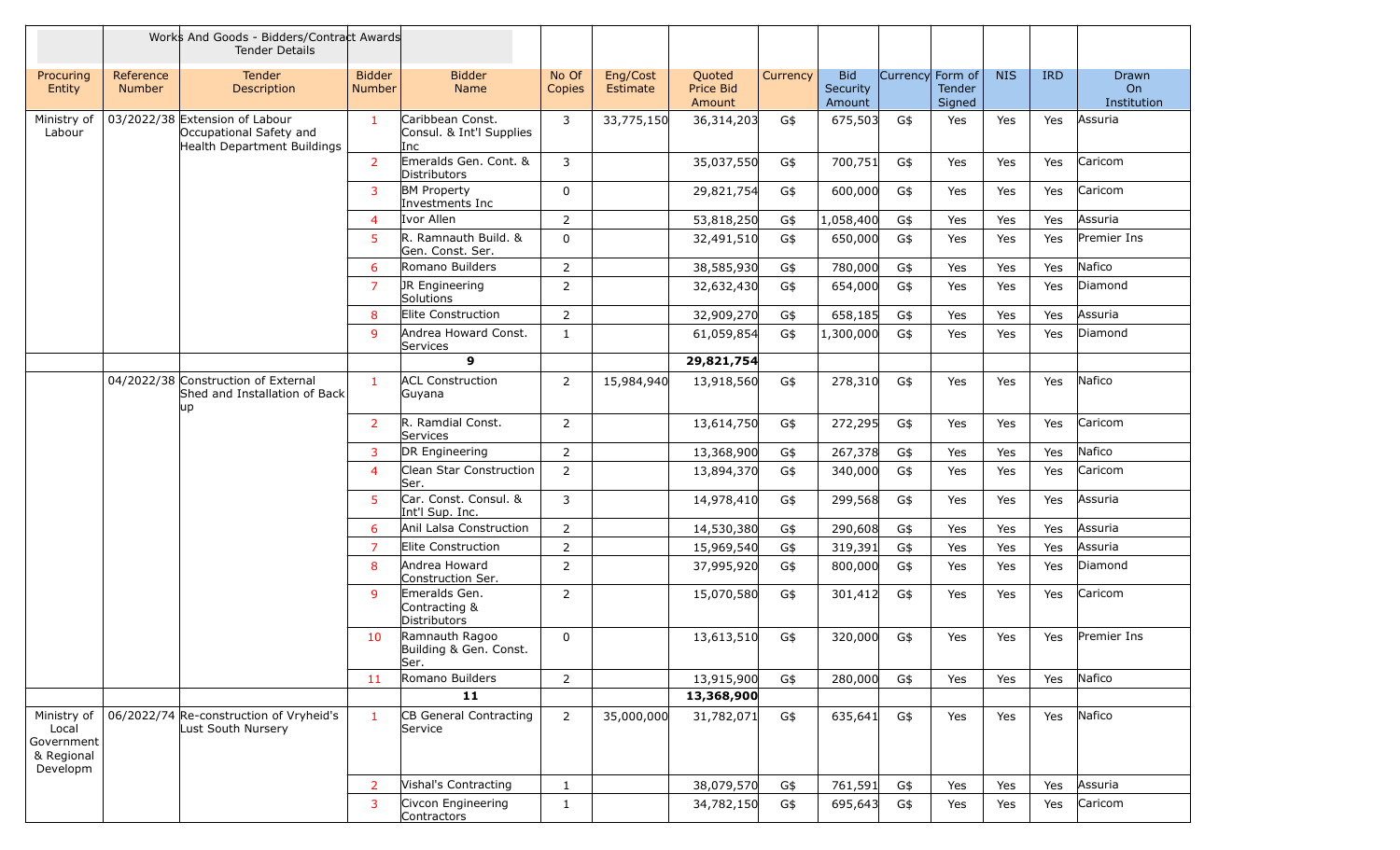|                     |                            | Works And Goods - Bidders/Contract Awards<br><b>Tender Details</b> |                         |                                                      |                 |                      |                                      |          |                                  |                  |                  |            |            |                                        |
|---------------------|----------------------------|--------------------------------------------------------------------|-------------------------|------------------------------------------------------|-----------------|----------------------|--------------------------------------|----------|----------------------------------|------------------|------------------|------------|------------|----------------------------------------|
| Procuring<br>Entity | Reference<br><b>Number</b> | Tender<br>Description                                              | <b>Bidder</b><br>Number | <b>Bidder</b><br>Name                                | No Of<br>Copies | Eng/Cost<br>Estimate | Quoted<br><b>Price Bid</b><br>Amount | Currency | <b>Bid</b><br>Security<br>Amount | Currency Form of | Tender<br>Signed | <b>NIS</b> | <b>IRD</b> | Drawn<br>O <sub>n</sub><br>Institution |
|                     | 06/2022/74                 |                                                                    | $\overline{4}$          | Spectur Construction                                 | $\overline{2}$  |                      | 36,544,630                           | G\$      | 700,000                          | G\$              | Yes              | Yes        | Yes        | Nafico                                 |
|                     |                            |                                                                    | $\overline{5}$          | Mohabir's Construction                               | $\mathbf{1}$    |                      | 33,817,250                           | G\$      | 674,000                          | G\$              | Yes              | Yes        | Yes        | Nafico                                 |
|                     |                            |                                                                    | 6                       | DN&D Civil Engineering<br>Services                   | $\mathbf{1}$    |                      | 35,969,880                           | G\$      | 719,398                          | G\$              | Yes              | Yes        | Yes        | Caricom                                |
|                     |                            |                                                                    | $\overline{7}$          | Truck Samrt                                          | $\overline{2}$  |                      | 35,035,805                           | G\$      | 760,000                          | G\$              | Yes              | Yes        | Yes        | Premier Ins                            |
|                     |                            |                                                                    | 8                       | Emerald's General<br>Contracting &<br>Distributors   | $\overline{2}$  |                      | 32,864,599                           | G\$      | 760,000                          | G\$              | Yes              | Yes        | Yes        | Premier Ins                            |
|                     |                            |                                                                    | 9                       | A&N Enterprise                                       | $\overline{2}$  |                      | 38,452,993                           | G\$      | 769,100                          | G\$              | Yes              | Yes        | Yes        | Assuria                                |
|                     |                            |                                                                    | 10                      | JJ Mining &<br>Construction                          | $\overline{2}$  |                      | 23,000,000                           | G\$      | 460,000                          | G\$              | Yes              | Yes        | Yes        | Caricom                                |
|                     |                            |                                                                    | 11                      | Centaur Investment Inc                               | $\overline{2}$  |                      | 34,429,315                           | G\$      | 689,786                          | G\$              | Yes              | Yes        | Yes        | Premier Ins                            |
|                     |                            |                                                                    | 12                      | NK Engineering<br>Services                           | $\mathbf{1}$    |                      | 33,858,027                           | G\$      | 700,000                          | G\$              | Yes              | Yes        | Yes        | Nafico                                 |
|                     |                            |                                                                    | 13                      | Navin & Sons<br>Construction                         | $\overline{2}$  |                      | 36,753,844                           | G\$      | 700,000                          | G\$              | Yes              | Yes        | Yes        | Assuria                                |
|                     |                            |                                                                    | 14                      | A&S General<br>Engineering &<br>Contracting Services | $\overline{2}$  |                      | 33,316,793                           | G\$      | 660,335                          | G\$              | Yes              | Yes        | Yes        | Caricom                                |
|                     |                            |                                                                    | 15                      | <b>ACL Construction</b>                              | $\overline{2}$  |                      | 34,884,038                           | G\$      | 698,681                          | G\$              | Yes              | Yes        | Yes        | Nafico                                 |
|                     |                            |                                                                    | 16                      | Kawal Ramdeen General<br>Cons. Office Furnishing     | $\overline{2}$  |                      | 33,235,905                           | G\$      | 664,718                          | G\$              | Yes              | Yes        | Yes        | Assuria                                |
|                     |                            |                                                                    | 17                      | Brick & Mortar<br>Construction Ser. &<br>Gen. Sup.   | $\overline{2}$  |                      | 27,114,321                           | G\$      |                                  |                  | Yes              | Yes        | Yes        | No Bid Sec. Seen                       |
|                     |                            |                                                                    | 18                      | <b>VR Construction Inc.</b>                          | $\overline{2}$  |                      | 44,661,173                           | G\$      | 893,223                          | G\$              | Yes              | Yes        | Yes        | Caricom                                |
|                     |                            |                                                                    | 19                      | Perba Trading &<br>Construction                      | $\overline{2}$  |                      | 33,807,623                           | G\$      | 676,032                          | G\$              | Yes              | Yes        | Yes        | Premier Ins                            |
|                     |                            |                                                                    |                         | 19                                                   |                 |                      | 23,000,000                           |          |                                  |                  |                  |            |            |                                        |
|                     |                            | 07/2022/74 Construction of a Lab at<br>Paradise, ECD               | $\mathbf{1}$            | Noel Joes Construction<br>Services                   | $\mathbf{1}$    | 17,691,303           | 16,342,339                           | G\$      | 326,847                          | G\$              | Yes              | Yes        | Yes        | Assuria                                |
|                     |                            |                                                                    | $\overline{2}$          | Truck Smart                                          | $\overline{2}$  |                      | 22,433,237                           | G\$      | 640,000                          | G\$              | Yes              | Yes        | Yes        | Premier Ins                            |
|                     |                            |                                                                    | 3                       | K. Ramdiall Construction<br>& Services               | $\overline{2}$  |                      | 17,287,619                           | G\$      | 345,752                          | G\$              | Yes              | Yes        | Yes        | Caricom                                |
|                     |                            |                                                                    | $\overline{4}$          | GD's Construction &<br>Supplies                      | $\mathcal{P}$   |                      | 17,220,988                           | G\$      | 353,826                          | G\$              | Yes              | Yes        | Yes        | Assuuria                               |
|                     |                            |                                                                    | 5                       | Emerald Gen.<br>Contracting &<br>Distributors        | $2^{\circ}$     |                      | 19,547,905                           | G\$      | 390,958                          | G\$              | Yes              | Yes        | Yes        | Caricom                                |
|                     |                            |                                                                    | 6                       | Centaur Investment Inc                               | $2^{\circ}$     |                      | 21,724,647                           | G\$      | 424,493                          | G\$              | Yes              | Yes        | Yes        | Premier Ins                            |
|                     |                            |                                                                    | 7                       | DN&D Civil Engineering<br>Services                   | $\mathbf{1}$    |                      | 20,734,317                           | G\$      | 414,686                          | G\$              | Yes              | Yes        | Yes        | Caricom                                |
|                     |                            |                                                                    | 8                       | M Ali Contracting &<br><b>Engineering Services</b>   | $2^{\circ}$     |                      | 16,879,533                           | G\$      | 337,591                          | G\$              | Yes              | Yes        | Yes        | Diamond                                |
|                     |                            |                                                                    | 9                       | JR Engineering<br>Solutions                          | $\overline{2}$  |                      | 18,495,778                           | G\$      | 372,000                          | G\$              | Yes              | Yes        | Yes        | Diamond                                |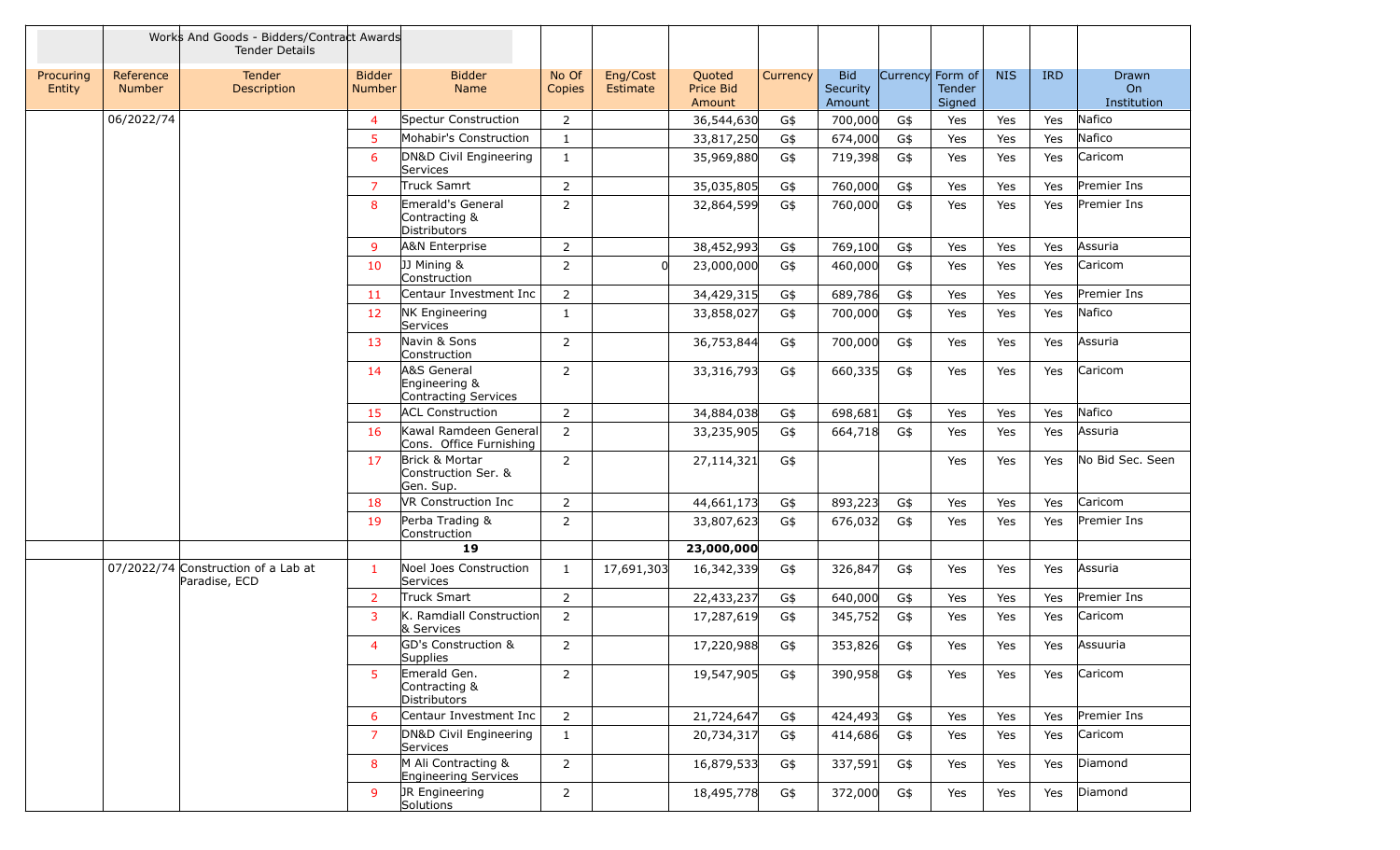|                     |                            | Works And Goods - Bidders/Contract Awards<br><b>Tender Details</b>                                |                                |                                                        |                 |                      |                                      |          |                                  |     |                                      |            |            |                                        |
|---------------------|----------------------------|---------------------------------------------------------------------------------------------------|--------------------------------|--------------------------------------------------------|-----------------|----------------------|--------------------------------------|----------|----------------------------------|-----|--------------------------------------|------------|------------|----------------------------------------|
| Procuring<br>Entity | Reference<br><b>Number</b> | Tender<br>Description                                                                             | <b>Bidder</b><br><b>Number</b> | <b>Bidder</b><br>Name                                  | No Of<br>Copies | Eng/Cost<br>Estimate | Quoted<br><b>Price Bid</b><br>Amount | Currency | <b>Bid</b><br>Security<br>Amount |     | Currency Form of<br>Tender<br>Signed | <b>NIS</b> | <b>IRD</b> | Drawn<br>O <sub>n</sub><br>Institution |
|                     | 07/2022/74                 |                                                                                                   | 10                             | Civcon Engineering<br>Contractors                      | $\mathbf{1}$    |                      | 22,372,037                           | G\$      | 447,441                          | G\$ | Yes                                  | Yes        | Yes        | Caricom                                |
|                     |                            |                                                                                                   | 11                             | R. Kissoon Contracting<br>Services                     | $\mathbf{2}$    |                      | 29,510,223                           | G\$      | 592,000                          | G\$ | Yes                                  | Yes        | Yes        | <b>GTM</b>                             |
|                     |                            |                                                                                                   | 12                             | Extreme General Const.<br>& Supplies                   | $\overline{2}$  |                      | 22,222,284                           | G\$      | 444,446                          | G\$ | Yes                                  | Yes        | Yes        | Caricom                                |
|                     |                            |                                                                                                   | 13                             | Mohabir's Construction                                 | $\mathbf{1}$    |                      | 19,625,584                           | G\$      | 394,000                          | G\$ | Yes                                  | Yes        | Yes        | Nafico                                 |
|                     |                            |                                                                                                   | 14                             | <b>BDL Group</b>                                       | $\overline{2}$  |                      | 17,329,095                           | G\$      | 346,582                          | G\$ | Yes                                  | Yes        | Yes        | Caricom                                |
|                     |                            |                                                                                                   | 15                             | Perba Trading &<br>Construction                        | $\overline{2}$  |                      | 16,424,165                           | G\$      | 328,483                          | G\$ | Yes                                  | Yes        | Yes        | Premier Ins                            |
|                     |                            |                                                                                                   | 16                             | Brick & Mortar Const.<br>Ser. & Gen. Sup.              | $\overline{2}$  |                      | 16,462,281                           | G\$      |                                  |     | Yes                                  | Yes        | Yes        | No Bid Sec. Seen                       |
|                     |                            |                                                                                                   | 17                             | KP Project Management<br>Inc                           | $\mathbf 0$     |                      |                                      | G\$      |                                  |     | No                                   | No         | No         |                                        |
|                     |                            |                                                                                                   |                                | $17$                                                   |                 |                      | $\mathbf{0}$                         |          |                                  |     |                                      |            |            |                                        |
|                     |                            | 08/2022/74 Construction of Two Storey<br>bond at RDC Store<br>Compound, Triumph                   | $\mathbf{1}$                   | Centaur Investment                                     | $\overline{2}$  | 26,290,467           | 22,893,208                           | G\$      | 577,864                          | G\$ | Yes                                  | Yes        | Yes        | Premier Ins                            |
|                     |                            |                                                                                                   | 2                              | Noel Joes Construction<br>Ser.                         | $\mathbf{1}$    |                      | 24,664,463                           | G\$      | 493,289                          | G\$ | Yes                                  | Yes        | Yes        | Assuria                                |
|                     |                            |                                                                                                   | $\overline{2}$                 | K. Ramdial Construction<br>Service                     | $\mathbf{1}$    |                      | 26,044,487                           | G\$      | 520,890                          | G\$ | Yes                                  | Yes        | Yes        | Caricom                                |
|                     |                            |                                                                                                   | $\overline{4}$                 | Civcon Engineering &<br>Contractors                    | $\mathbf{1}$    |                      | 28,132,056                           | G\$      | 562,641                          | G\$ | Yes                                  | Yes        | Yes        | Caricom                                |
|                     |                            |                                                                                                   | 5                              | Arjune Construction Inc                                | $\overline{2}$  |                      | 25,465,941                           | G\$      | 509,319                          | G\$ | Yes                                  | Yes        | Yes        | Assuria                                |
|                     |                            |                                                                                                   | 6                              | DN&D Civil Engineering<br>Services                     | $\overline{2}$  |                      | 24,370,403                           | G\$      | 487,408                          | G\$ | Yes                                  | Yes        | Yes        | Caricom                                |
|                     |                            |                                                                                                   | $\overline{7}$                 | GD's Construction &<br>Supply                          | $\overline{2}$  |                      | 25,092,076                           | G\$      | 525,809                          | G\$ | Yes                                  | Yes        | Yes        | Assuria                                |
|                     |                            |                                                                                                   | 8                              | N&S General<br>Engineering &<br>Contracting Services   | $\overline{2}$  |                      | 26,161,656                           | G\$      | 523,233                          | G\$ | Yes                                  | Yes        | Yes        | Caricom                                |
|                     |                            |                                                                                                   | 9                              | Kawal Ramdeen General<br>Const. & Office<br>Furnishing | $\mathbf{1}$    |                      | 19,925,029                           | G\$      | 398,501                          | G\$ | Yes                                  | Yes        | Yes        | Assuria                                |
|                     |                            |                                                                                                   |                                | 9                                                      |                 |                      | 19,925,029                           |          |                                  |     |                                      |            |            |                                        |
|                     |                            | 09/2022/74 Construction of Two Storey<br>Building within the Eccles<br>health Centre Compound EBD | $\mathbf{1}$                   | Hope Family<br>Construction Service                    | $\overline{2}$  |                      | 30,989,268                           | G\$      | 620,000                          | G\$ | Yes                                  | Yes        | Yes        | Caricom                                |
|                     |                            |                                                                                                   | $\overline{2}$                 | Navin & Sons<br>Construction                           | $\overline{2}$  |                      | 33,474,621                           | G\$      | 620,000                          |     | Yes                                  | Yes        | Yes        | Assuria                                |
|                     |                            |                                                                                                   | 3                              | Extreme General<br>Construction & Supplies             | $2^{\circ}$     |                      | 30,084,821                           | G\$      | 601,698                          | G\$ | Yes                                  | Yes        | Yes        | Caricom                                |
|                     |                            |                                                                                                   | $\overline{4}$                 | N&S General<br>Engineering &<br>Contracting Services   | $\overline{2}$  |                      | 30,548,797                           | G\$      | 610,975                          | G\$ | Yes                                  | Yes        | Yes        | CARICOM                                |
|                     |                            |                                                                                                   | 5                              | Romano Builders                                        | $\overline{2}$  |                      | 32,168,559                           | G\$      | 644,000                          | G\$ | Yes                                  | Yes        | Yes        | Nafico                                 |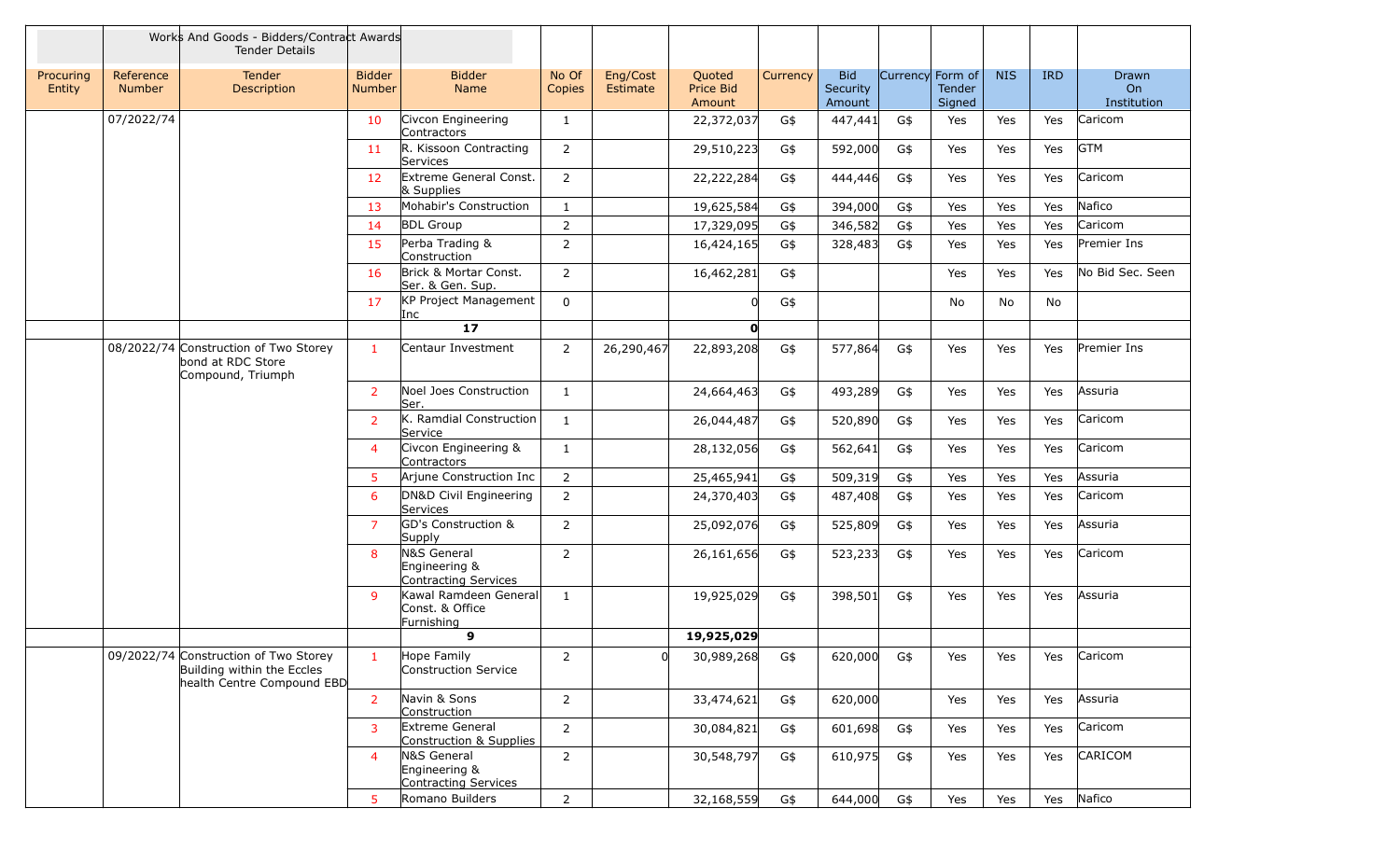|                     |                            | Works And Goods - Bidders/Contract Awards<br><b>Tender Details</b> |                         |                                                      |                 |                      |                               |          |                                  |                  |                  |            |      |                                    |
|---------------------|----------------------------|--------------------------------------------------------------------|-------------------------|------------------------------------------------------|-----------------|----------------------|-------------------------------|----------|----------------------------------|------------------|------------------|------------|------|------------------------------------|
| Procuring<br>Entity | Reference<br><b>Number</b> | <b>Tender</b><br>Description                                       | <b>Bidder</b><br>Number | <b>Bidder</b><br>Name                                | No Of<br>Copies | Eng/Cost<br>Estimate | Quoted<br>Price Bid<br>Amount | Currency | <b>Bid</b><br>Security<br>Amount | Currency Form of | Tender<br>Signed | <b>NIS</b> | IRD. | Drawn<br>On<br>Institution         |
|                     | 09/2022/74                 |                                                                    | 6                       | A&N Enterprise                                       | $\overline{2}$  |                      | 34,823,781                    | G\$      | 696,500                          | G\$              | Yes              | Yes        | Yes  | Assuria                            |
|                     |                            |                                                                    | $\overline{7}$          | Centaur Investment Inc                               | $\overline{2}$  |                      | 34,109,730                    | G\$      | 682,195                          | G\$              | Yes              | Yes        | Yes  | Premier Ins                        |
|                     |                            |                                                                    | 8                       | Spector Construction                                 | 2               |                      | 31,451,531                    | G\$      | 800,000                          | G\$              | Yes              | Yes        | Yes  | Nafico                             |
|                     |                            |                                                                    | -9                      | JJ Mining &<br>Construction                          | $\overline{2}$  |                      | 27,500,000                    | G\$      | 550,000                          | G\$              | Yes              | Yes        | Yes  | Caricom                            |
|                     |                            |                                                                    | 10                      | Civcon Engineering<br>Contractors                    | $\overline{2}$  |                      | 30,877,402                    | G\$      | 617,548                          | G\$              | Yes              | Yes        | Yes  | Caricom                            |
|                     |                            |                                                                    | 11                      | Arjune Construction Inc                              | $2^{\circ}$     |                      | 33,480,846                    | G\$      | 669,617                          | G\$              | Yes              | Yes        | Yes  | Assuria                            |
|                     |                            |                                                                    | 12                      | DN&D Civil Engineering<br>Services                   | $\overline{2}$  |                      | 29,778,674                    | G\$      | 595,573                          | G\$              | Yes              | Yes        | Yes  | Caricom                            |
|                     |                            |                                                                    | 13                      | Reiaz Akbar Gen. Const.<br>lSer.                     | $\overline{2}$  |                      | 29,617,187                    | G\$      | 600,000                          | G\$              | Yes              | Yes        | Yes  | Assuria                            |
|                     |                            |                                                                    | 14                      | Lesa's Construction &<br>Mining                      | $\mathbf{1}$    |                      | 27,977,407                    | G\$      | 559,548                          | G\$              | Yes              | Yes        | Yes  | Assuria                            |
|                     |                            |                                                                    | 15                      | Brick & Mortar Const.<br>Ser. & Gen. Sup.            | $2^{\circ}$     |                      | 28,917,450                    | G\$      |                                  |                  | Yes              | Yes        | Yes  | No Bid Sec. Seen                   |
|                     |                            |                                                                    | 16                      | Kawl & Ramdeen Gen.<br>Const. & Office<br>Furnishing | $\mathbf{1}$    | 31,000,000           | 26,335,810                    | G\$      | 526,716                          | G\$              | Yes              | Yes        | Yes  | Assuria                            |
|                     |                            |                                                                    |                         | 16                                                   |                 |                      | 26,335,810                    |          |                                  |                  |                  |            |      |                                    |
|                     |                            | 10/2022/74 Re construction of Haslington<br>Nursery School         | $\mathbf{1}$            | JR Engineering<br>Solutions                          | $\overline{2}$  | 28,129,000           | 25,852,098                    | G\$      | 518,000                          | G\$              | Yes              | Yes        | Yes  | Diamond                            |
|                     |                            |                                                                    | $\overline{2}$          | N&S General Eng.<br>Contra. Sers.                    | $\overline{2}$  |                      | 33,318,105                    | G\$      | 668,362                          | G\$              | Yes              | Yes        | Yes  | Caricom                            |
|                     |                            |                                                                    | 3                       | Noel Joes Construction<br>Services                   | $\mathbf{1}$    |                      | 26,676,417                    | G\$      | 533,528                          | G\$              | Yes              | Yes        | Yes  | Assuria                            |
|                     |                            |                                                                    | $\overline{4}$          | R. Kissooning<br>Contracting Services                | $\overline{2}$  |                      | 42,064,340                    | G\$      | 842,000                          | G\$              | Yes              | Yes        | Yes  | <b>GTM</b>                         |
|                     |                            |                                                                    | 5                       | <b>VR Construction Inc</b>                           | $\overline{2}$  |                      | 39,983,940                    | G\$      | 799,679                          | G\$              | Yes              | Yes        | Yes  | Caricom                            |
|                     |                            |                                                                    | 6                       | Perba Trading &<br>Construction                      | $\overline{2}$  |                      | 27,341,721                    | G\$      | 546,834                          | G\$              | Yes              | Yes        | Yes  | Premier Ins                        |
|                     |                            |                                                                    | $\overline{7}$          | DBL Group                                            | $\overline{2}$  |                      | 2,799,950                     | G\$      | 559,999                          | G\$              | Yes              | Yes        | Yes  | Caricom                            |
|                     |                            |                                                                    | 8                       | Mohabir's Construction                               | $\mathbf{1}$    |                      | 29,663,875                    | G\$      | 588,000                          | G\$              | Yes              | Yes        | Yes  | Nafico                             |
|                     |                            |                                                                    | 9                       | Brick & Mortar Const.<br>Ser. & Gen. Sup.            | $\overline{2}$  |                      |                               |          |                                  |                  | No               | Yes        | Yes  | No Contractor's pg.<br>No. Bid Sec |
|                     |                            |                                                                    | 10                      | <b>BDE Recycling</b>                                 | 2               |                      | 26,000,000                    | G\$      | 520,000                          | G\$              | Yes              | Yes        | Yes  | Caricom                            |
|                     |                            |                                                                    | 11                      | Centaur Investment Inc                               | $\overline{2}$  |                      | 33,266,795                    | G\$      | 665,363                          | G\$              | Yes              | Yes        | Yes  | Premier Ins                        |
|                     |                            |                                                                    | 12                      | Truck Smart                                          | $\overline{2}$  |                      | 31,240,735                    | G\$      | 460,000                          | G\$              | Yes              | Yes        | Yes  | Premier Ins                        |
|                     |                            |                                                                    | 13                      | Emerald Gen. Cont. &<br>Distributors                 | $\overline{2}$  |                      | 29,383,434                    | G\$      | 587,669                          | G\$              | Yes              | Yes        | Yes  | Caricom                            |
|                     |                            |                                                                    | 14                      | CB General Contracting<br>Services Inc               | $\overline{2}$  |                      | 28,204,375                    | G\$      | 564,088                          | G\$              | Yes              | Yes        | Yes  | Nafico                             |
|                     |                            |                                                                    | 15                      | No Information<br>Provided                           |                 |                      |                               |          |                                  |                  |                  |            |      |                                    |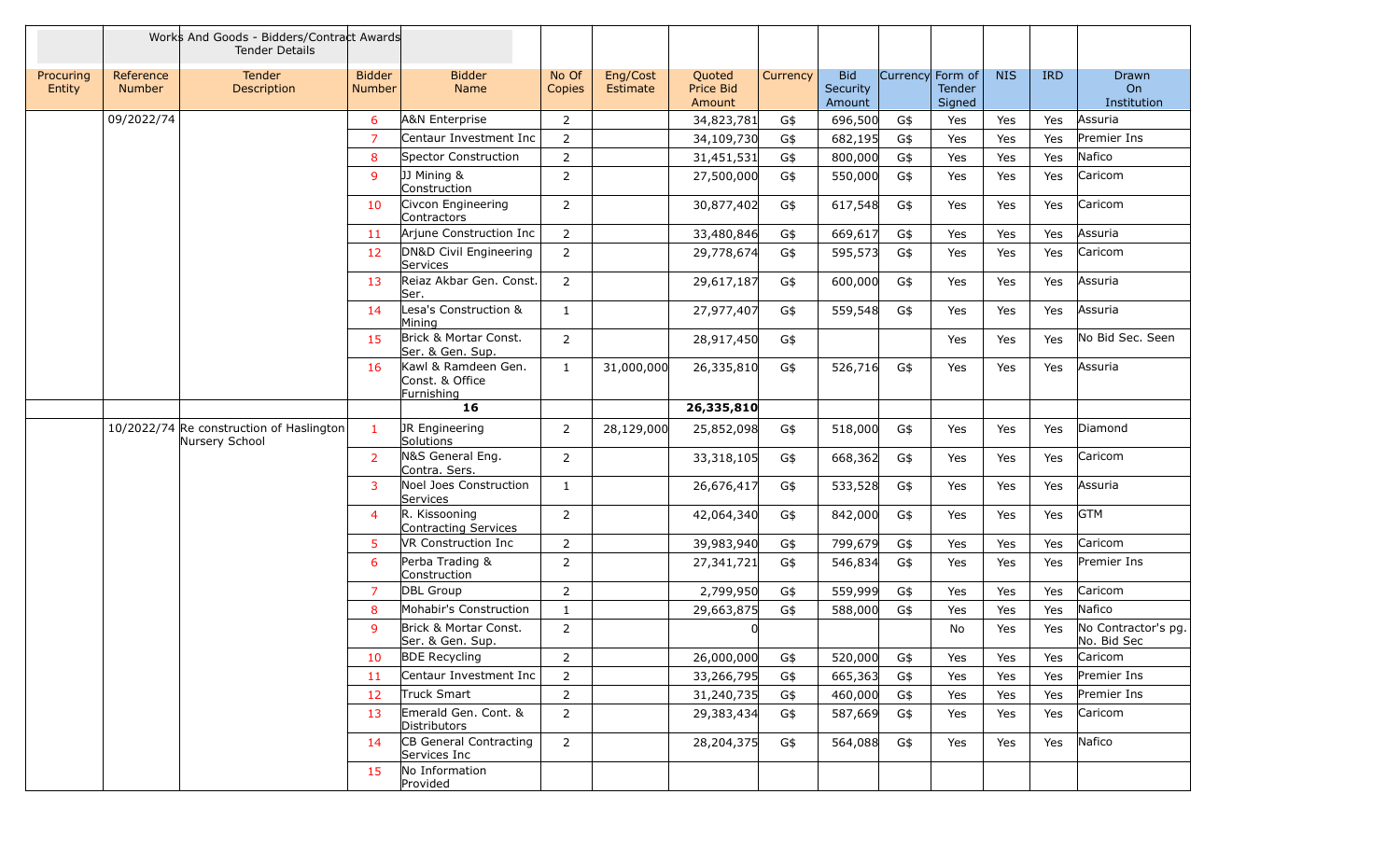|                                                     |                            | Works And Goods - Bidders/Contract Awards<br><b>Tender Details</b>                                                                                       |                                |                                                          |                 |                      |                               |          |                                  |                  |                  |            |            |                                             |
|-----------------------------------------------------|----------------------------|----------------------------------------------------------------------------------------------------------------------------------------------------------|--------------------------------|----------------------------------------------------------|-----------------|----------------------|-------------------------------|----------|----------------------------------|------------------|------------------|------------|------------|---------------------------------------------|
| Procuring<br>Entity                                 | Reference<br><b>Number</b> | <b>Tender</b><br>Description                                                                                                                             | <b>Bidder</b><br><b>Number</b> | <b>Bidder</b><br>Name                                    | No Of<br>Copies | Eng/Cost<br>Estimate | Quoted<br>Price Bid<br>Amount | Currency | <b>Bid</b><br>Security<br>Amount | Currency Form of | Tender<br>Signed | <b>NIS</b> | <b>IRD</b> | Drawn<br>O <sub>n</sub><br>Institution      |
|                                                     | 10/2022/74                 |                                                                                                                                                          | 16                             | KP Project Management<br>Inc                             | $\mathbf{1}$    |                      |                               |          |                                  |                  | No               | No         | No         | FTP Signed not<br>com., No bid sec.<br>seen |
|                                                     |                            |                                                                                                                                                          |                                | 16                                                       |                 |                      | $\mathbf{O}$                  |          |                                  |                  |                  |            |            |                                             |
|                                                     |                            | 11/2022/74 Construction of New Wing at<br>Diamond Secondary School                                                                                       | $\mathbf{1}$                   | Truck Smart                                              | $\overline{2}$  | 75,000,000           | 21,422,201                    | G\$      | 1,500,000                        | G\$              | Yes              | Yes        | Yes        | Premier Ins                                 |
|                                                     |                            |                                                                                                                                                          | 2                              | Vishal Contracting Co.                                   | $\mathbf{1}$    |                      | 69,681,906                    | G\$      | 1,393,638                        | G\$              | Yes              | Yes        | Yes        | Assuria                                     |
|                                                     |                            |                                                                                                                                                          | 3                              | Kawal Ramdeen Gen.<br>Const. & Off. Fur,                 | $\overline{2}$  |                      | 68,812,181                    | G\$      | 1,376,244                        | G\$              | Yes              | Yes        | Yes        | Assuria                                     |
|                                                     |                            |                                                                                                                                                          | $\overline{4}$                 | <b>BDE Recycling</b>                                     | $\overline{2}$  |                      | 70,000,000                    | G\$      | 1,400,000                        | G\$              | Yes              | Yes        | Yes        | Caricom                                     |
|                                                     |                            |                                                                                                                                                          | 5                              | S&K Const. Consul. Ser.<br>& Gen. Sup                    | $\overline{2}$  |                      | 65,444,759                    | G\$      | 1,308,895                        | G\$              | Yes              | Yes        | Yes        | Caricom                                     |
|                                                     |                            |                                                                                                                                                          | 6                              | Romano Builder                                           | $\overline{2}$  |                      | 66,079,167                    | G\$      | 1,322,000                        | G\$              | Yes              | Yes        | Yes        | Nafico                                      |
|                                                     |                            |                                                                                                                                                          | $\overline{7}$                 | DN&D Civil Engineering<br>Services                       | 2               |                      | 61,696,851                    | G\$      | 1,233,937                        | G\$              | Yes              | Yes        | Yes        | Caricom                                     |
|                                                     |                            |                                                                                                                                                          | 8                              | N&S Gen. Eng. & Contr.<br>Ser.                           | $\overline{2}$  |                      | 70,143,404                    | G\$      | 1,402,868                        | G\$              | Yes              | Yes        | Yes        | Caricom                                     |
|                                                     |                            |                                                                                                                                                          | 9                              | Navin & Sons<br>Construction                             | $\overline{2}$  |                      | 69,828,367                    | G\$      | 1,394,459                        | G\$              | Yes              | Yes        | Yes        | Assuria                                     |
|                                                     |                            |                                                                                                                                                          | 10                             | Civcon Engineering<br>Contractors                        | $\mathbf{1}$    |                      | 77,804,439                    | G\$      | 1,556,089                        | G\$              | Yes              | Yes        | Yes        | Caricom                                     |
|                                                     |                            |                                                                                                                                                          | 11                             | VR Construction Inc                                      | $\overline{2}$  |                      | 74,013,183                    | G\$      | 1,480,264                        | G\$              | Yes              | Yes        | Yes        | Caricom                                     |
|                                                     |                            |                                                                                                                                                          | 12                             | A&N Enterprise                                           | $\overline{2}$  |                      | 76,356,382                    | G\$      | 1,527,200                        | G\$              | Yes              | Yes        | Yes        | Assuria                                     |
|                                                     |                            |                                                                                                                                                          | 13                             | Reiaz Akbar Gen. Const.<br>& Ser.                        | $\overline{2}$  |                      | 64,803,683                    | G\$      | 1,400,000                        | G\$              | Yes              | Yes        | Yes        | Assuria                                     |
|                                                     |                            |                                                                                                                                                          |                                | 13                                                       |                 |                      | 21,422,201                    |          |                                  |                  |                  |            |            |                                             |
| Guyana<br>Sugar<br>Corporation                      |                            | $175/2022/21$ Rehabilitation of #1 and 2<br>Boilers Chimney at Uitvlugt<br>Sugar Factory                                                                 | 1                              | Yunas Civil & Building<br>Const. Sers.                   | 1               |                      | 27,903,000                    | G\$      | 560,000                          | G\$              | Yes              | Yes        | Yes        | Caricom                                     |
|                                                     |                            |                                                                                                                                                          |                                | $\mathbf{1}$                                             |                 |                      | 27,903,000                    |          |                                  |                  |                  |            |            |                                             |
| Ministry of<br>Tourism,<br>Industry and<br>Commerce |                            | 22/2022/23 Selection of Consultants to<br>Supervise the Construction of<br>the New Laboratory Facility<br>for the Guyana National<br>Bureau of Standards | $\mathbf{1}$                   | Beston Consultant Inc                                    | $\overline{2}$  |                      |                               | 0        |                                  | 0                | Yes              | Yes        | Yes        | Financial proposal<br>submitted             |
|                                                     |                            |                                                                                                                                                          | 2                              | PP. & Mang. Ltd, Alpha<br>Eng. & Des. & MG Ass.<br>(Guy) | $\overline{2}$  |                      | 0                             |          |                                  |                  | Yes              | No         | No         | Financial proposal<br>submitted             |
|                                                     |                            |                                                                                                                                                          | 3                              | Vikab Engineering<br>Consultants Ltd                     | $\overline{2}$  |                      | <sup>n</sup>                  |          |                                  |                  | Yes              | Yes        | Yes        | Financial proposal<br>submitted             |
|                                                     |                            |                                                                                                                                                          | $\overline{4}$                 | Altura Caribbean<br>Guyana Inc                           | $\overline{2}$  |                      |                               |          |                                  |                  | Yes              | Yes        | Yes        | Financial proposal<br>submitted             |
|                                                     |                            |                                                                                                                                                          |                                | 4                                                        |                 |                      | $\mathbf{0}$                  |          |                                  |                  |                  |            |            |                                             |
| Ministry of<br>Legal Affairs                        |                            | 23/2022/52 Supply, Delivery and<br>Installation of Scanners for<br>Plans                                                                                 | $\mathbf{1}$                   | Digital Technologies                                     | $2^{\circ}$     | n                    | 11,631,300                    | G\$      | 240,000                          | G\$              | Yes              | Yes        | Yes        | Assuria                                     |
|                                                     |                            |                                                                                                                                                          | $\overline{2}$                 | A1 Architects                                            | $\mathbf{3}$    |                      | 13,405,815                    | G\$      | 268,116                          | G\$              | Yes              | Yes        | Yes        | Nafico                                      |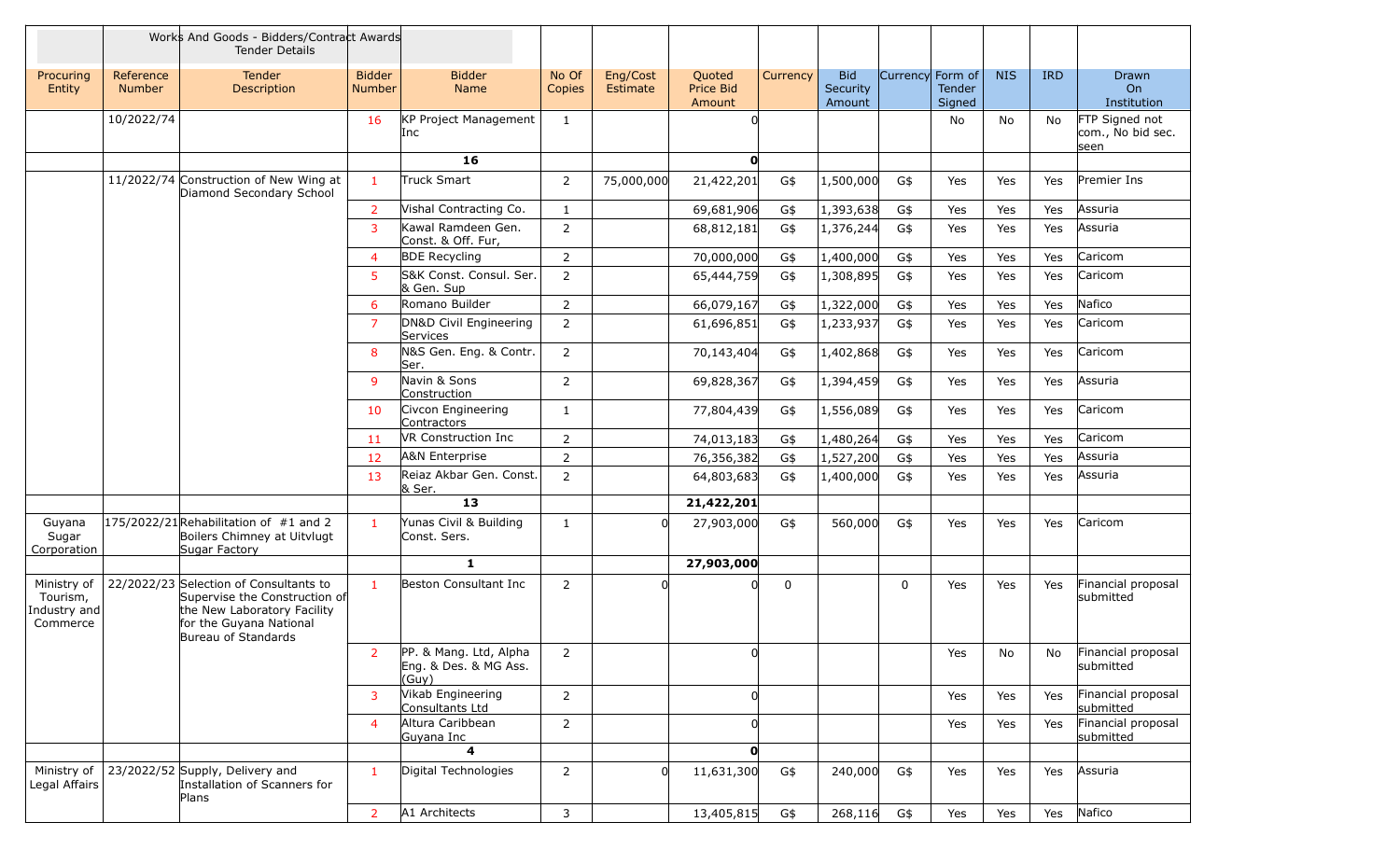|                                                     |                            | Works And Goods - Bidders/Contract Awards<br><b>Tender Details</b>                                                 |                                |                                          |                 |                      |                               |          |                                  |                  |                  |            |            |                                   |
|-----------------------------------------------------|----------------------------|--------------------------------------------------------------------------------------------------------------------|--------------------------------|------------------------------------------|-----------------|----------------------|-------------------------------|----------|----------------------------------|------------------|------------------|------------|------------|-----------------------------------|
| Procuring<br>Entity                                 | Reference<br><b>Number</b> | <b>Tender</b><br>Description                                                                                       | <b>Bidder</b><br><b>Number</b> | <b>Bidder</b><br><b>Name</b>             | No Of<br>Copies | Eng/Cost<br>Estimate | Quoted<br>Price Bid<br>Amount | Currency | <b>Bid</b><br>Security<br>Amount | Currency Form of | Tender<br>Signed | <b>NIS</b> | <b>IRD</b> | <b>Drawn</b><br>On<br>Institution |
|                                                     | 23/2022/52                 |                                                                                                                    | 3                              | Geyser Capital Inc                       | $\overline{2}$  |                      | 12,600,000                    | G\$      | 252,000                          | G\$              | Yes              | Yes        | Yes        | <b>GTM</b>                        |
|                                                     |                            |                                                                                                                    | $\overline{4}$                 | The Hardware Depot                       | $\overline{2}$  |                      | 20,250,000                    | G\$      | 510,000                          | G\$              | Yes              | Yes        | Yes        | Diamond                           |
|                                                     |                            |                                                                                                                    |                                | 4                                        |                 |                      | 11,631,300                    |          |                                  |                  |                  |            |            |                                   |
| Ministry of<br>Tourism,<br>Industry and<br>Commerce |                            | 24/2022/23 Construction of the New<br>Laboratory Facility for the<br>Guyana National Bureau of<br><b>Standards</b> | $\mathbf{1}$                   | Nabi Construction Inc                    | 3               |                      | ,717,536,660 2,509,671,494    | G\$      | 150,000 USD \$                   |                  | Yes              | Yes        | Yes        | Assuria                           |
|                                                     |                            |                                                                                                                    | 2                              | R. Bassoo & Sons<br>Construction Company | 3               |                      | 2,687,536,041                 | G\$      | 150,000 USD \$                   |                  | Yes              | Yes        | Yes        | Premier Ins                       |
|                                                     |                            |                                                                                                                    | 3                              | Cares Engineering Inc                    | 3               |                      | 2,560,343,307                 | G\$      | 150,000 USD \$                   |                  | Yes              | Yes        | Yes        | Assuria                           |
|                                                     |                            |                                                                                                                    | $\overline{4}$                 | Moosai Dev Const. Dev.<br>_td            | 3               |                      | 2,668,220,483                 | G\$      | 0,000,000                        | G\$              | Yes              | Yes        | Yes        | Massy United                      |
|                                                     |                            |                                                                                                                    |                                | $\overline{\mathbf{4}}$                  |                 |                      | 2,509,671,494                 |          |                                  |                  |                  |            |            |                                   |
| Ministry of<br>Legal Affairs                        |                            | 24/2022/52 Supply and Delivery of 30<br>Desktop Computers                                                          | -1                             | Digital Technologies                     | $\overline{2}$  |                      | 7,419,000                     | G\$      | 150,000                          | G\$              | Yes              | Yes        | Yes        | Assurias                          |
|                                                     |                            |                                                                                                                    | $\overline{2}$                 | NT Computeac                             | $\overline{2}$  |                      | 7,778,070                     | G\$      | 200,000                          | G\$              | Yes              | Yes        | Yes        | Assuria                           |
|                                                     |                            |                                                                                                                    | 3                              | Starr Computer                           | $\mathbf{1}$    |                      | 6,300,660                     | G\$      | 135,500                          | G\$              | Yes              | Yes        | Yes        | Premier Ins                       |
|                                                     |                            |                                                                                                                    | $\overline{4}$                 | Geyser Capital Inc                       | $\overline{2}$  |                      | 5,460,000                     | G\$      | 109,200                          | G\$              | Yes              | Yes        | Yes        | <b>GTM</b>                        |
|                                                     |                            |                                                                                                                    | 5                              | C. Mobile                                | $\mathbf{1}$    |                      | 9,932,850                     | G\$      | 195,418                          | G\$              | Yes              | Yes        | Yes        | Nafico                            |
|                                                     |                            |                                                                                                                    | 6                              | Ability Inspired<br>International        | $\overline{2}$  |                      | 10,491,000                    | G\$      | 281,820                          | G\$              | Yes              | Yes        | Yes        | Assuria                           |
|                                                     |                            |                                                                                                                    | $\overline{7}$                 | Rsconets Investment &<br>Management Inc  | 1               |                      | 6,509,550                     | G\$      | 113,261                          | G\$              | Yes              | Yes        | Yes        | Caricom                           |
|                                                     |                            |                                                                                                                    | 8                              | The Hardware Depot                       | $\overline{2}$  |                      | 10,350,000                    | G\$      | 207,000                          | G\$              | Yes              | Yes        | Yes        | Diamond                           |
|                                                     |                            |                                                                                                                    | 9                              | A1 Architects                            | 3               |                      | 14,865,191                    | G\$      | 297,303                          | G\$              | Yes              | Yes        | Yes        |                                   |
|                                                     |                            |                                                                                                                    |                                | 9                                        |                 |                      | 5,460,000                     |          |                                  |                  |                  |            |            |                                   |
| Protection<br>Agency                                |                            | Environmenta 40/2022/01 Supply and Delivery of Ink<br>land Toners                                                  | $\mathbf{1}$                   | Japarts Construction<br>Inc              | 1               |                      | 2,750,158                     | G\$      | 55,003                           | G\$              | Yes              | Yes        | Yes        | Assuria                           |
|                                                     |                            |                                                                                                                    | $\overline{2}$                 | <b>SKM Pharmaceuticals</b>               | $\mathbf{1}$    |                      | 5,103,500                     | G\$      | 102,070                          | G\$              | Yes              | Yes        | Yes        | Assuria                           |
|                                                     |                            |                                                                                                                    | 3                              | Metro Office &<br>Computer Supplies      | $\overline{2}$  |                      | 4,217,465                     | G\$      | 84,070                           | G\$              | Yes              | Yes        | Yes        | Assuria                           |
|                                                     |                            |                                                                                                                    | $\overline{4}$                 | I&S Sankar's Importers<br>& Distributors | $\mathbf{1}$    |                      | 3,506,430                     | G\$      | 70,128                           | G\$              | Yes              | Yes        | Yes        | Caricom                           |
|                                                     |                            |                                                                                                                    | 5                              | Laparkan Trading<br>Guyana Ltd           | $\mathbf{1}$    |                      | 2,636,500                     | G\$      |                                  |                  | Yes              | Yes        | Yes        | <b>BSDP C/S</b>                   |
|                                                     |                            |                                                                                                                    | 6                              | Regal Stationery &<br>Computer Centre    | $\mathbf{1}$    |                      | 3,217,600                     | G\$      | 64,352                           | G\$              | Yes              | Yes        | Yes        | Assuria                           |
|                                                     |                            |                                                                                                                    | 7                              | PBS Technologies<br>Guyana Inc           | $\mathbf{1}$    |                      | 758,698                       | G\$      |                                  |                  | Yes              | Yes        | Yes        | <b>BSDP C/S</b>                   |
|                                                     |                            |                                                                                                                    | 8                              | Star Computer                            | 2 <sup>1</sup>  |                      | 3,426,900                     | G\$      | 80,000                           | G\$              | Yes              | Yes        | Yes        | Premier Ins                       |
|                                                     |                            |                                                                                                                    | 9                              | Geyser Capital Inc                       | $\overline{2}$  |                      | 4,174,000                     | G\$      | 83,408                           | G\$              | Yes              | Yes        | Yes        | <b>GTM</b>                        |
|                                                     |                            |                                                                                                                    | 10                             | Optimum Supplies                         | $\mathbf{1}$    |                      | 3,311,000                     | G\$      | 66,220                           | G\$              | Yes              | Yes        | Yes        | Premier INS.                      |
|                                                     |                            |                                                                                                                    |                                | 10                                       |                 |                      | 758,698                       |          |                                  |                  |                  |            |            |                                   |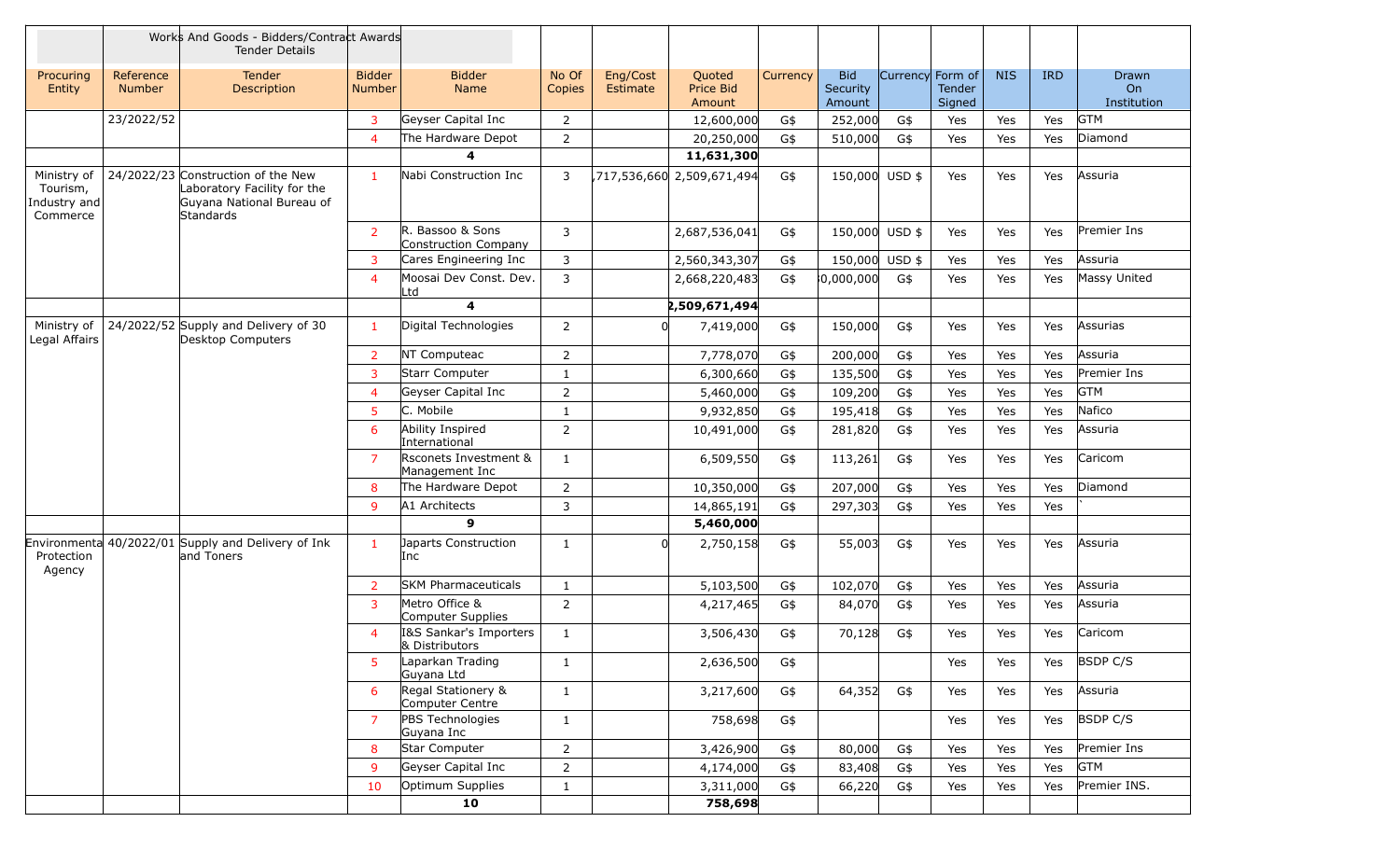|                                                     |                            | Works And Goods - Bidders/Contract Awards<br><b>Tender Details</b>          |                                |                                                      |                 |                      |                               |          |                                  |                  |                  |            |            |                            |
|-----------------------------------------------------|----------------------------|-----------------------------------------------------------------------------|--------------------------------|------------------------------------------------------|-----------------|----------------------|-------------------------------|----------|----------------------------------|------------------|------------------|------------|------------|----------------------------|
| Procuring<br>Entity                                 | Reference<br><b>Number</b> | <b>Tender</b><br>Description                                                | <b>Bidder</b><br><b>Number</b> | <b>Bidder</b><br><b>Name</b>                         | No Of<br>Copies | Eng/Cost<br>Estimate | Quoted<br>Price Bid<br>Amount | Currency | <b>Bid</b><br>Security<br>Amount | Currency Form of | Tender<br>Signed | <b>NIS</b> | <b>IRD</b> | Drawn<br>On<br>Institution |
| Guyana<br>Defence<br>Force                          |                            | 60/2022/53 Repairs to 38FT Hymaralli<br>Fiberglass Vesssel                  | -1                             | K&K Boat Building &<br>Outboard Mechanic<br>Services | $\overline{2}$  | 7,142,556            | 6,726,000                     | G\$      |                                  | $\mathbf 0$      | Yes              | Yes        | Yes        | <b>BSDP C/S</b>            |
|                                                     |                            |                                                                             | 2                              | VASS Fibre Glass                                     | $\overline{2}$  |                      | 5,799,840                     | G\$      |                                  |                  | Yes              | Yes        | Yes        | <b>BSDP C/S</b>            |
|                                                     |                            |                                                                             | 3                              | Gopie Investments Inc                                | $\overline{2}$  |                      | 11,631,000                    | G\$      |                                  |                  | Yes              | Yes        | Yes        | <b>BSDP C/S</b>            |
|                                                     |                            |                                                                             |                                | 3                                                    |                 |                      | 5,799,840                     |          |                                  |                  |                  |            |            |                            |
| Demerara<br>Harbour<br><b>Bridge</b><br>Corporation |                            | 69/2022/31 Fabrication and Delivery of<br>Thirty Notched H-Beams to<br>DHBC | $\mathbf{1}$                   | S. Jagmohan Const. &<br>Gen. Sup.                    | $\mathbf{1}$    | 60,074,178           | 80,100,000                    | G\$      | 1,300,000                        | G\$              | Yes              | Yes        | Yes        | Premier Ins                |
|                                                     |                            |                                                                             | $\overline{2}$                 | <b>EC Vieira Investment</b><br>Inc                   | $\overline{2}$  |                      | 68,713,945                    | G\$      | 1,300,000                        | G\$              | Yes              | Yes        | Yes        | <b>RBL</b>                 |
|                                                     |                            |                                                                             | 3                              | Industrial Fabrication<br>Inc                        | $\overline{2}$  |                      | 26,973,680                    | G\$      | 1,300,000                        | G\$              | Yes              | Yes        | Yes        | Premier Ins                |
|                                                     |                            |                                                                             |                                | 3                                                    |                 |                      | 26,973,680                    |          |                                  |                  |                  |            |            |                            |
| Ministry of<br>Health                               |                            | 74/2022/47 Supply and Delivery of<br>Nutritional Packages                   | $\mathbf{1}$                   | Guybiz Establishment                                 | $\overline{2}$  |                      | 17,179,890                    | G\$      | 343,597                          | G\$              | Yes              | Yes        | Yes        | Assuria                    |
|                                                     |                            |                                                                             | 2                              | Memorex Enterprises                                  | $\overline{2}$  |                      | 12,162,600                    | G\$      | 250,000                          | G\$              | Yes              | Yes        | Yes        | Assuria                    |
|                                                     |                            |                                                                             | 3                              | P. Ramroop & Sons                                    | $\mathbf{1}$    |                      | 11,118,600                    | G\$      | 222,372                          | G\$              | Yes              | Yes        | Yes        | Caricom                    |
|                                                     |                            |                                                                             | $\overline{4}$                 | <b>HR Distributors</b>                               | $\overline{2}$  |                      | 14,418,800                    | G\$      | 300,000                          | G\$              | Yes              | Yes        | Yes        | Assuria                    |
|                                                     |                            |                                                                             | 5                              | Survival Shopping<br>Complex                         | 1               |                      | 13,678,672                    | G\$      | 275,727                          | G\$              | Yes              | Yes        | Yes        | Diamond                    |
|                                                     |                            |                                                                             |                                | 5                                                    |                 |                      | 11,118,600                    |          |                                  |                  |                  |            |            |                            |
|                                                     |                            | 77/2022/47 Supply and Delivery of<br>Wooden Pallets                         | $\mathbf{1}$                   | Kerry Jarvis                                         | 2               |                      | 8,700,000                     | G\$      | 174,000                          | G\$              | Yes              | Yes        | Yes        | Premier Ins                |
|                                                     |                            |                                                                             | $\overline{2}$                 | Japarts Construction<br>Inc                          | $\overline{2}$  |                      | 12,800,000                    | G\$      | 256,000                          | G\$              | Yes              | Yes        | Yes        | Assuria                    |
|                                                     |                            |                                                                             | 3                              | STR Wood Inc                                         | 3               |                      | 10,000,000                    | G\$      | 200,000                          | G\$              | Yes              | Yes        | Yes        | Nafico                     |
|                                                     |                            |                                                                             | $\overline{4}$                 | <b>AKP Contracting</b>                               | 2               |                      | 16,550,000                    | G\$      | 331,000                          | G\$              | Yes              | Yes        | Yes        | Nafico                     |
|                                                     |                            |                                                                             | 5                              | R. Persid Construction                               | $\overline{2}$  |                      | 13,500,000                    | G\$      | 300,000                          | G\$              | Yes              | Yes        | Yes        | Nafico                     |
|                                                     |                            |                                                                             | 6                              | Guybiz Establishment                                 | $\overline{2}$  |                      | 14,850,000                    | G\$      | 297,000                          | G\$              | Yes              | Yes        | Yes        | Assuria                    |
|                                                     |                            |                                                                             | $\overline{7}$                 | New GPC Inc                                          | $\overline{2}$  |                      | 16,560,000                    | G\$      | 332,000                          | G\$              | Yes              | Yes        | Yes        | Premier Insurance          |
|                                                     |                            |                                                                             | 8                              | Light House<br>Construction                          | $\overline{2}$  |                      | 14,500,000                    | G\$      | 290,000                          | G\$              | Yes              | Yes        | Yes        | Assuria                    |
|                                                     |                            |                                                                             | 9                              | Perba Trading &<br>Construction                      | $\overline{2}$  |                      | 9,997,000                     | G\$      | 199,940                          | G\$              | Yes              | Yes        | Yes        | Premier Ins                |
|                                                     |                            |                                                                             |                                | 9                                                    |                 |                      | 8,700,000                     |          |                                  |                  |                  |            |            |                            |
|                                                     |                            | 78/2022/47 Supply and Delivery<br>Pharmaceuticals Supplies                  | $\mathbf{1}$                   | Chirosyn Discovery<br>Technologies Inc               | $\overline{2}$  |                      | 168,861,137                   | G\$      | .3,000,000                       | G\$              | Yes              | Yes        | Yes        | Dem. Bank                  |
|                                                     |                            |                                                                             | $\overline{2}$                 | Global Healthcare<br>Supplies Inc                    | $\overline{2}$  |                      | 891,152,396                   | G\$      | 7,823,050                        | G\$              | Yes              | Yes        | Yes        | <b>RBL</b>                 |
|                                                     |                            |                                                                             | 3                              | <b>HDM Labs</b>                                      | $\overline{2}$  |                      | $9,131,139$ USD \$            |          | 443,707 USD \$                   |                  | Yes              | Yes        | Yes        | <b>RBL</b>                 |
|                                                     |                            |                                                                             | $\overline{4}$                 | Ansa Mcal Trading Ltd                                | $\overline{2}$  |                      | 542,613,825                   |          | .0,852,277                       | G\$              | Yes              | Yes        | Yes        | <b>GTM</b>                 |
|                                                     |                            |                                                                             | 5                              | Medipharm Inc                                        | $\overline{2}$  |                      | 80,347,415                    | G\$      | 1,734,542                        | G\$              | Yes              | Yes        | Yes        | Diamond                    |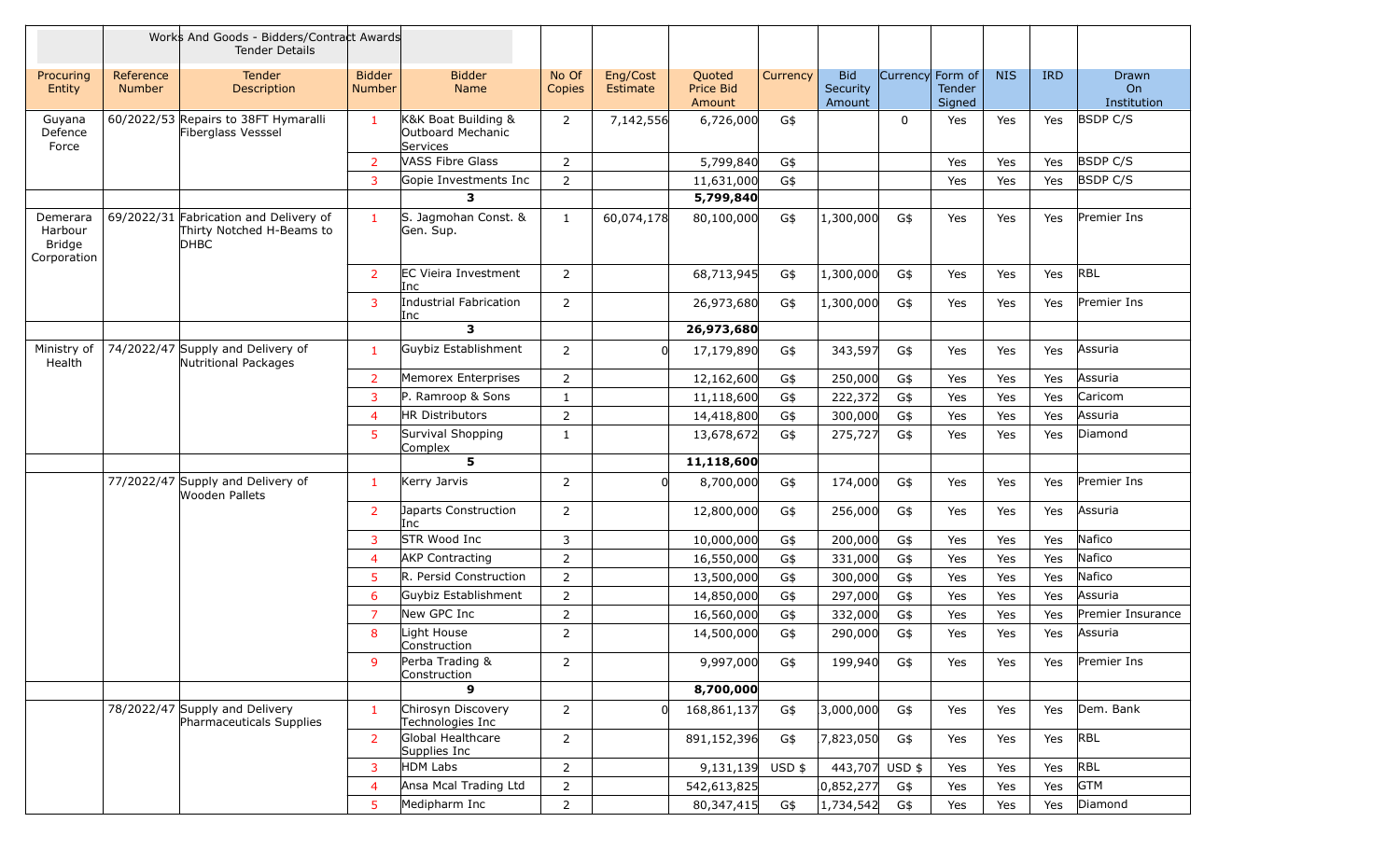|                             |                            | Works And Goods - Bidders/Contract Awards<br><b>Tender Details</b>                                             |                         |                                            |                 |                      |                               |          |                                  |                  |                  |            |            |                                |
|-----------------------------|----------------------------|----------------------------------------------------------------------------------------------------------------|-------------------------|--------------------------------------------|-----------------|----------------------|-------------------------------|----------|----------------------------------|------------------|------------------|------------|------------|--------------------------------|
| Procuring<br>Entity         | Reference<br><b>Number</b> | <b>Tender</b><br>Description                                                                                   | <b>Bidder</b><br>Number | <b>Bidder</b><br>Name                      | No Of<br>Copies | Eng/Cost<br>Estimate | Quoted<br>Price Bid<br>Amount | Currency | <b>Bid</b><br>Security<br>Amount | Currency Form of | Tender<br>Signed | <b>NIS</b> | <b>IRD</b> | Drawn<br>On<br>Institution     |
|                             | 78/2022/47                 |                                                                                                                | 6                       | The Health Care Store                      | $\overline{2}$  |                      | 4,874,501,347                 | G\$      | 3,793,507                        | G\$              | Yes              | Yes        | Yes        | Premier Ins                    |
|                             |                            |                                                                                                                | $\overline{7}$          | Massy Distribution Inc                     | $\overline{2}$  |                      | 334,137,950                   | G\$      | 6,682,759                        | G\$              | Yes              | Yes        | Yes        | <b>RBL</b>                     |
|                             |                            |                                                                                                                | 8                       | BPI Guyana Inc                             | $\overline{2}$  |                      | 837,851,660                   | G\$      | 6,757,033                        | G\$              | Yes              | Yes        | Yes        | Assuria                        |
|                             |                            |                                                                                                                | 9                       | New Gpc Inc                                | $\overline{2}$  |                      | 5,434,038,683                 | G\$      | [0,000,000]                      | G\$              | Yes              | Yes        | Yes        | Premier                        |
|                             |                            |                                                                                                                |                         | 9                                          |                 |                      | 9,131,139                     |          |                                  |                  |                  |            |            |                                |
| Ministry of<br>Home Affairs |                            | 79/2022/51 Procurement of Sewer and<br>Waste Disposal Services-<br>Guyana Prison Service                       | $\mathbf{1}$            | Puran Brothers Disposal<br>Inc             | $\mathbf{1}$    |                      | 9,478,000                     | G\$      | 200,000                          | G\$              | Yes              | Yes        | Yes        | Assuria                        |
|                             |                            |                                                                                                                | $\overline{2}$          | Cevon Waste<br>Management                  | $\mathbf{1}$    |                      | 16,285,873                    | G\$      | 400,000                          | G\$              | Yes              | Yes        | Yes        | Assuria                        |
|                             |                            |                                                                                                                | 3                       | Sandip Waste<br>Managment Solutions<br>Inc | $\mathbf{1}$    |                      | 1,782,000                     | G\$      |                                  |                  | Yes              | Yes        | Yes        | <b>BSDP C/S</b>                |
|                             |                            |                                                                                                                |                         | $\mathbf{3}$                               |                 |                      | 1,782,000                     |          |                                  |                  |                  |            |            |                                |
|                             |                            | 80/2022/51 Procurement of Uniform<br>Materials- Guyana Fire<br>Service                                         | $\mathbf{1}$            | S&K Const. Consul. Ser.<br>& Gen. Sup.     | $\mathbf{1}$    | $\Omega$             | 9,342,000                     | G\$      | 186,840                          | G\$              | Yes              | Yes        | Yes        | Caricom                        |
|                             |                            |                                                                                                                | $\overline{2}$          | MS Investments                             | $\mathbf{1}$    |                      | 9,304,000                     | G\$      | 186,840                          | G\$              | Yes              | Yes        | Yes        | Caricom                        |
|                             |                            |                                                                                                                | 3                       | Guybiz Establishment                       | $\overline{2}$  |                      | 21,114,000                    | G\$      | 422,280                          | G\$              | Yes              | Yes        | Yes        | Assuria                        |
|                             |                            |                                                                                                                | 4                       | SP Worldwide Imports &<br>Exports          | $\mathbf{1}$    |                      | 15,922,500                    | G\$      | 318,450                          | G\$              | Yes              | Yes        | Yes        | Caricom - Samples<br>submitted |
|                             |                            |                                                                                                                |                         | $\overline{\mathbf{4}}$                    |                 |                      | 9,304,000                     |          |                                  |                  |                  |            |            |                                |
|                             |                            | 81/2022/51 Procurement of Vehicle<br>Spares- Guyana Fire Service                                               | $\mathbf{1}$            | Motor Trend Service<br>Centre              | $\mathbf{1}$    |                      | 20,291,400                    | G\$      | 406,000                          | G\$              | Yes              | Yes        | Yes        | <b>GTM</b>                     |
|                             |                            |                                                                                                                | 2                       | <b>RRT</b> Enterprise                      | $\overline{2}$  |                      | 22,352,620                    | G\$      | 447,052                          | G\$              | Yes              | Yes        | Yes        | Premier Ins                    |
|                             |                            |                                                                                                                | 3                       | <b>BM Soat Autosales</b>                   | $\mathbf{0}$    |                      | 13,450,000                    | G\$      | 269,000                          | G\$              | Yes              | <b>Yes</b> | Yes        | Caricom                        |
|                             |                            |                                                                                                                |                         | 3                                          |                 |                      | 13,450,000                    |          |                                  |                  |                  |            |            |                                |
|                             |                            | 82/2022/51 Procurement of<br>Communication, Office<br>Equipment and Furniture Lots<br>1-3- Guyana Police Force | $\mathbf{1}$            | The Hardware Depot L3                      |                 |                      | 17,985,950                    | G\$      |                                  |                  |                  |            |            |                                |
|                             |                            |                                                                                                                | $\mathbf{1}$            | The Hardware Depot L2                      |                 |                      | 51,980,500                    | G\$      |                                  |                  |                  |            |            |                                |
|                             |                            |                                                                                                                | $\mathbf{1}$            | The Hardware Depot L1                      | $\overline{2}$  |                      | 328,841,657                   | G\$      | 8,105,869                        | G\$              | Yes              | Yes        | Yes        | Diamond                        |
|                             |                            |                                                                                                                |                         | Starcom Office Furniture<br>Guyana Inc L2  | 1               |                      | 20,725,200                    | G\$      | 414,504 G\$                      |                  | Yes              | Yes        | Yes        | Dem. Bank                      |
|                             |                            |                                                                                                                | $\overline{3}$          | Digital Technology L3                      |                 |                      | 5,401,700                     | G\$      |                                  |                  |                  |            |            |                                |
|                             |                            |                                                                                                                | 3                       | Digital Technology L1                      | $\mathbf{1}$    |                      | 168,819,771                   | G\$      | 3,400,000                        | G\$              | Yes              | Yes        | Yes        | Assuria                        |
|                             |                            |                                                                                                                | $\overline{4}$          | No Information<br>provided                 |                 |                      |                               |          |                                  |                  |                  |            |            |                                |
|                             |                            |                                                                                                                | -5                      | H. Dhanraj & Son WW &<br>Gen. Sup. L3      |                 |                      | 8,875,000                     | G\$      |                                  |                  |                  |            |            |                                |
|                             |                            |                                                                                                                | 5                       | H. Dhanraj & Son WW &<br>Gen. Sup. L2      |                 |                      | 33,766,500                    | G\$      |                                  |                  |                  |            |            |                                |
|                             |                            |                                                                                                                | -5                      | H. Dhanraj & Son WW &<br>Gen. Sup. L1      | $\mathbf{1}$    |                      | 31,255,950                    | G\$      | 1,477,949                        | G\$              | Yes              | Yes        | Yes        | Caricom                        |